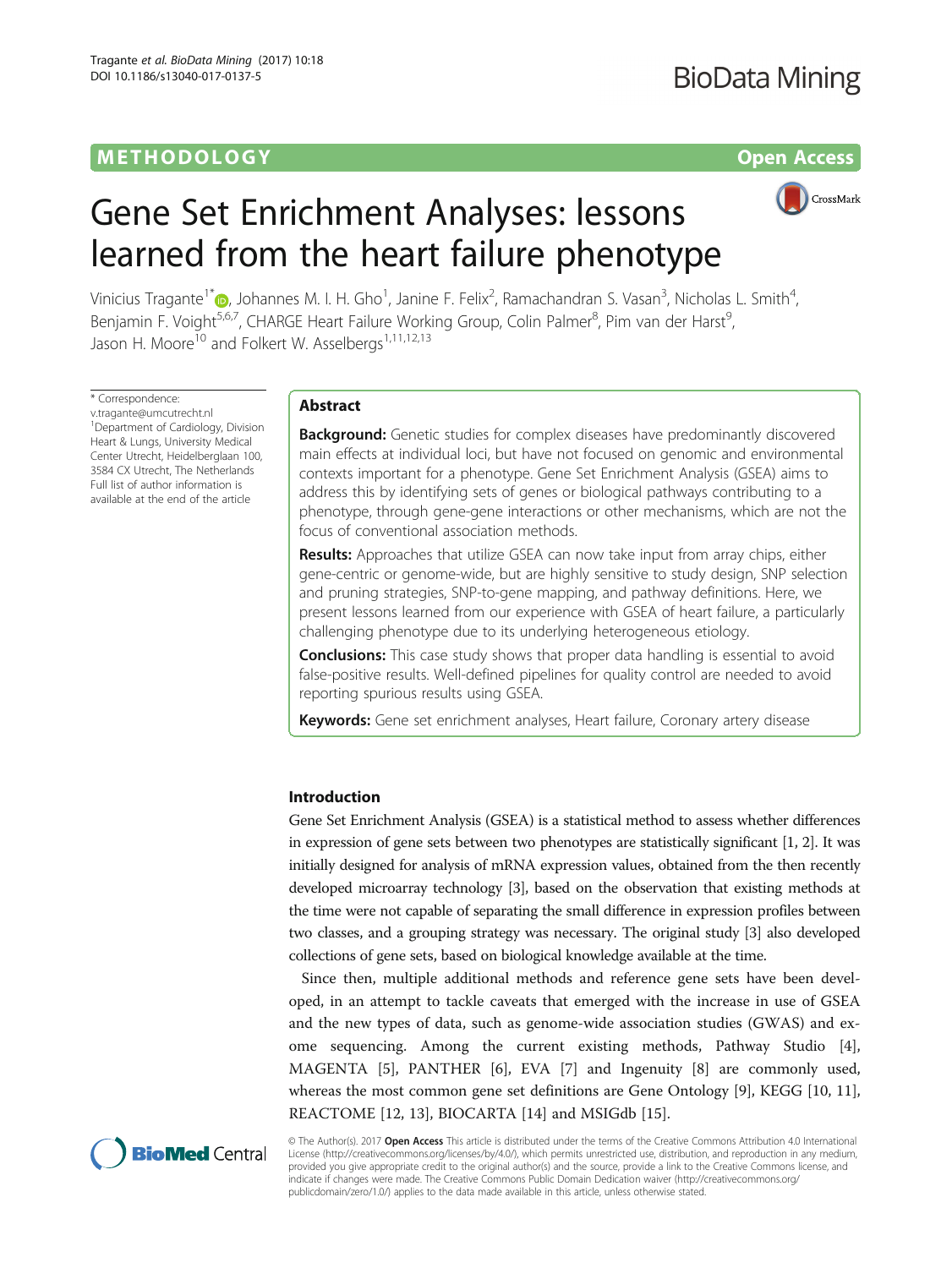Heart failure (HF) is a major medical problem of the Western world, carrying a high morbidity, mortality and economic burden [\[16, 17](#page-9-0)]. The susceptibility to develop HF is thought to be partially genetically based [[18\]](#page-9-0), but despite a tremendous increase in knowledge regarding etiology and risk factors for HF, still relatively little is known about genetic factors related to HF incidence. Until now, genetic causes of HF have mainly been identified in rare cases of non-ischemic HF with monogenic inheritance [[19\]](#page-9-0). Genetic studies for complex diseases, such as HF, focus on main effects of single loci using strict statistical thresholds for significance, and typically do not consider more complicated biological, genomic, or environmental hypotheses and models in their primary scans.

While genome-wide studies have succeeded in identifying a multitude of genetic variants affecting disease risk, for incident heart failure (HF) thus far only two SNPs have been identified in different ethnicities [[20](#page-9-0)], most likely due to the relatively small sample sizes of the efforts so far, and the fact that HF is a very heterogeneous phenotype. Functional SNPs with small main effects may not replicate across studies due to context-dependent effects, such as the selection criteria of each cohort. Novel alternative analysis approaches to GWAS data that focus on the combined effects of many loci, each making a small contribution to overall disease susceptibility, such as GSEA, may provide a solution for the aforementioned limitations. Based on evidence from GSEA, SNPs may be selected for further studies even if the association of that SNP with heart failure is sub-genome-wide significant. Discovery of loci that contribute susceptibility to complex diseases like HF through gene-by-gene or gene-by-environment interactions may segregate main effects at the individual loci that are weak or even entirely absent, motivating approaches like GSEA or pathway-based methods that detect association at the biological systems level.

We hypothesize that multiple loci interact to contribute to development of HF. GSEA can be used to summarize genome-wide and exome array data integrating biochemical systems and gene function. With possible gene-gene interactions present in gene sets, potentially novel pathophysiological pathways can emerge, underlying the development of HF, which are missed by conventional methods.

Given the statistical approach of each method, the gene sets and the input each one takes, outputs obtained for a given phenotype may differ widely between GSEA methods, causing uncertainty on how to interpret the data and move research forward. Our goal in this paper is not to review each method separately (refer to Elbers et al. [[21\]](#page-9-0) for a broad comparison), but instead to offer general guidelines that can be applied to every method of the GSEA class. To illustrate these methods, we use genome-wide data from the CHARGE consortium [\[20](#page-9-0)], PREVEND [\[22](#page-9-0), [23](#page-9-0)] and Go-DARTS [[24](#page-9-0)] reporting incident HF, and CARDIoGRAM [\[25](#page-9-0)] and C4D [[26\]](#page-9-0) for coronary artery disease (CAD).

#### Cohort descriptions

### **Discovery**

We use in this paper as input the results of the GWAS meta-analysis on incident heart failure performed by the CHARGE (Cohorts for Heart and Aging Research in Genomic Epidemiology) consortium [[20\]](#page-9-0). The analysis of the CHARGE - Heart Failure Working Group, part of the CHARGE Consortium, included 4 prospective cohort studies: the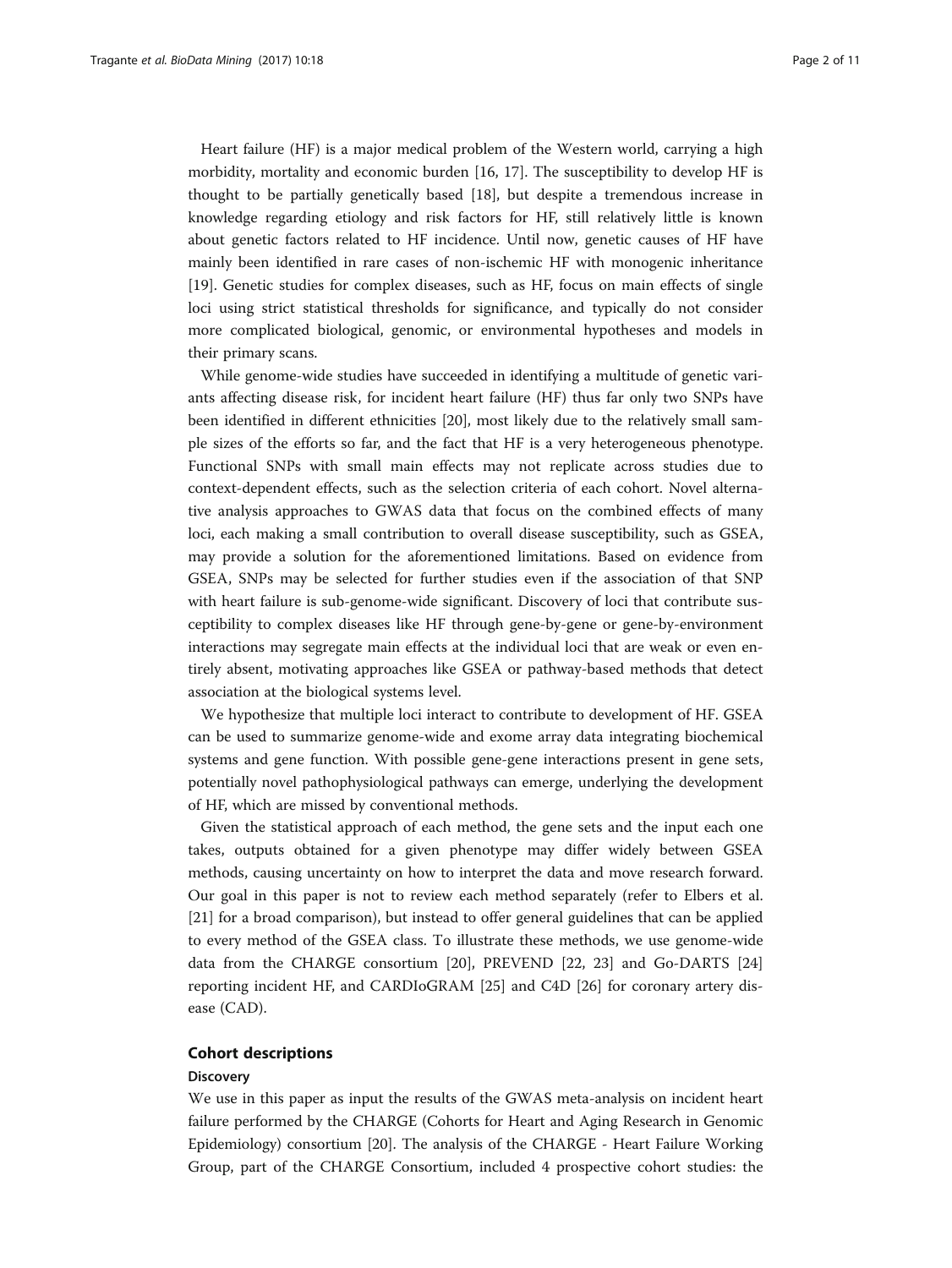Atherosclerosis Risk in Communities Study (ARIC), the Cardiovascular Health Study (CHS), the Framingham Heart Study (FHS) and the Rotterdam Study (RS). These studies included participants of European and African ancestry who were free of HF at study baseline. Incident HF cases were identified during follow-up by self-report, administrative data or periodic clinical in-study examinations. A total of 20,926 participants of European ancestry and 2895 participants of African ancestry with available genome wide data were eligible. The average age at baseline ranged from 53.3 to 72.6 years and 57% were women. In total 2526 (12.1%) incident HF events were identified among those of European ancestry over an average of 11.5 years follow-up and 466 (16.1%) during 13.7 years of follow up among those of African ancestry. The average age at the time of HF onset was 73.6 years and 52% of events occurred among women. In those with European and African ancestry, 73% and 78%, respectively, had no history of myocardial infarction prior to the diagnosis of heart failure.

#### Replication

Firstly, we conducted replication using incident heart failure cases from the Genetics of Diabetes Audit and Research Study in Tayside Scotland (Go-DARTS) [\[24\]](#page-9-0), a cohort with European individuals with type 2 diabetes, which was genotyped using Illumina ExomeChip. This chip gives us the advantage of having one-to-one SNP-to-gene mapping, because protein-coding SNPs were included in this chip, and their mapping is known. Secondly, we conducted replication using heart failure cases and GWAS data of the Prevention of REnal and Vascular ENdstage Disease (PREVEND) Study  $(n = 3,418,$  non-diabetics), a Dutch ongoing prospective study investigating the natural course of increased levels of urinary albumin excretion and its relation to renal and cardiovascular disease [\[22](#page-9-0), [23](#page-9-0)].

All studies in CHARGE, Go-DARTS and PREVEND received institutional review board approval, and all participants provided written informed consent for the use of their DNA for research.

#### Initial pathway results

We analyzed the CHARGE [\[20\]](#page-9-0) meta-analysis results for HF with EVA [\[7](#page-9-0)] using MSIGdb [\[15](#page-9-0)]. We defined  $P < 0.05$  as the threshold for significance, calculated via enrichment tests counting the number of SNPs below this threshold as compared to the total of SNPs mapped to each gene, in the first step. We mapped SNPs to genes using BEDtools [[27](#page-9-0)], dbSNP142 and the RefSeq gene reference, both datasets downloaded from the UCSC Genome Browser [\[28\]](#page-9-0), using a 500 kb window for mapping. We then used the obtained gene  $p$ -values to calculate pathway  $p$ -values, by counting the number of gene p-values below the significance threshold of 0.05 as a proportion of the number of genes in each pathway.

We followed exactly the same procedure and phenotype (HF) for the other two datasets (GoDARTS and PREVEND), with the exception of the SNP-to-gene mapping step for GoDARTS since all Exome chip SNPs are known to code specific genes. Additional file [1](#page-8-0): Table S1 presents p-values for all significant pathways in the analysis of the CHARGE data and their  $p$ -values from the analyses of the other two cohorts.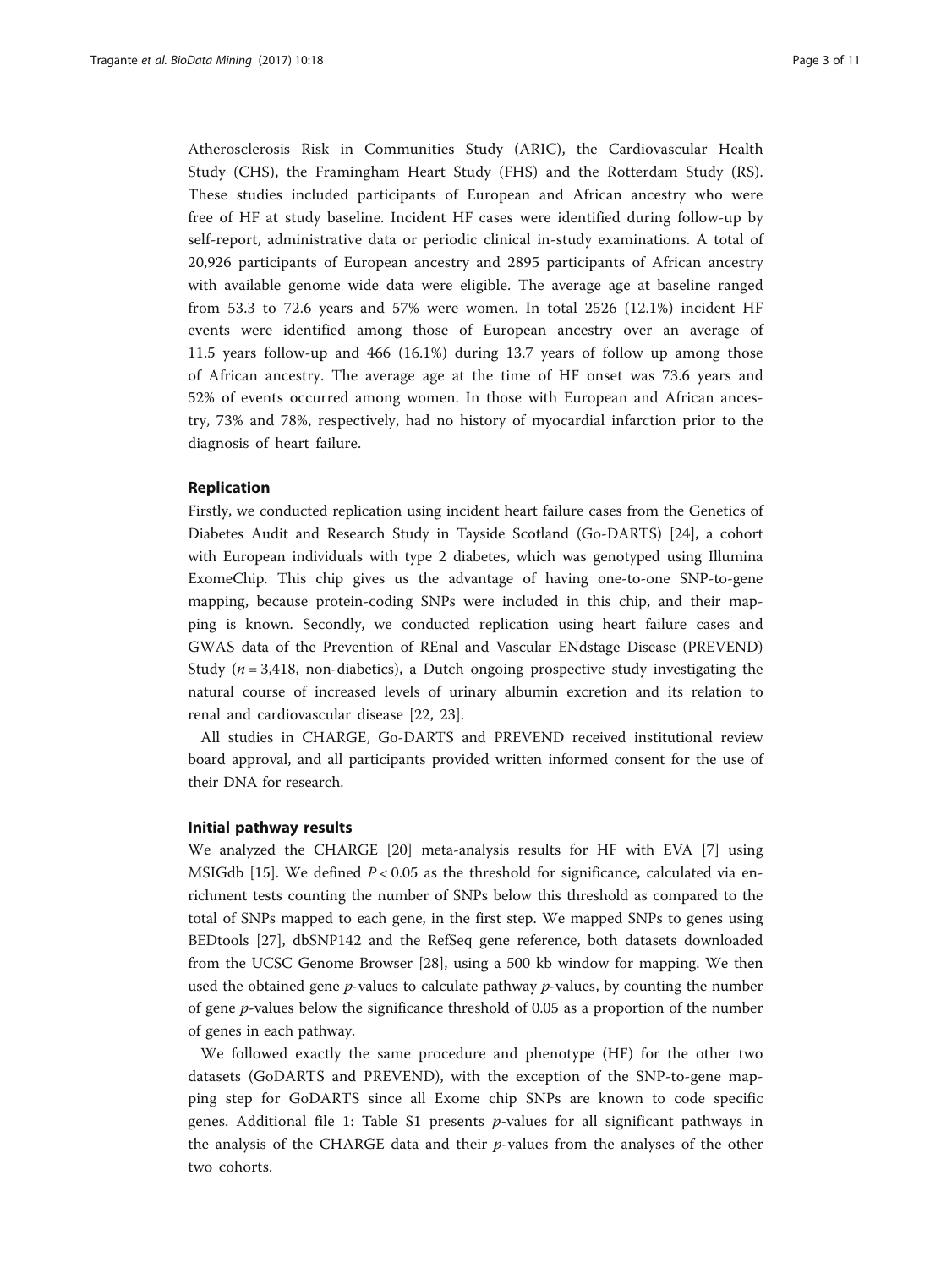Four pathways were significant for all three studies: KEGG\_TYPE\_I\_DIABETES\_ MELLITUS, KEGG\_ALLOGRAFT\_REJECTION, KEGG\_GRAFT\_VERSUS\_HOST\_ DISEASE and KEGG\_ASTHMA. These pathways share a considerable amount of SNPs (15 out of 30, 43, 36 and 41, respectively), the vast majority of which is related to the MHC complex (Additional file [2:](#page-8-0) Figure S1). Permutation tests run in R [[29\]](#page-10-0) with 100000 simulations showed a low likelihood of these results arising by chance, with  $P < 10^{-06}$  for Graft versus Host disease,  $P \sim 0.002$  for Type 1 Diabetes and Asthma and  $P \sim 0.007$  for Allograft rejection (Additional file [1:](#page-8-0) Table S2).

Despite the multiple and convincing evidence in favor of the results, we explain below why these are false positives, which is mainly as a consequence of data handling. In the following sections we will explore strategies to avoid such false-positive findings in GSEA.

#### Pre-processing the data

Every GSEA method is highly dependent on the input provided. As an example, while PANTHER [\[6](#page-9-0)] accepts as input gene symbols without associated  $p$ -values, MAGENTA, Ingenuity and EVA take as input SNP IDs with  $p$ -values, obtained, for instance, from GWAS, and use this p-value information to calculate proportions of significant signals according to predefined thresholds.

When providing SNPs and p-values to GSEA, it is important to check for the LD structure of the data provided, since GWAS arrays and especially gene-centric arrays have dense coverage in regions of particular interest, and lower coverage in other regions of the genome. Such unbalance can lead to artificial enrichment of regions, in case a densely covered region presents an LD block under the p-value threshold determined; the opposite can also happen, and a potentially important region may be lost due to a non-significant LD block in the vicinity. A recent study by Sobota et al. [[30](#page-10-0)] concludes that an r [[2\]](#page-9-0) of 0.3 is a reasonable threshold to eliminate redundancy, and our tests corroborate that recommendation, with the original 2,438,671 SNPs narrowed down to 410,986, without losing any locus of the top SNP hits ( $P < 10^{-3}$ ).

#### SNP-to-gene mapping

Another crucial step is the SNP-to-gene mapping. Recent studies suggest that a 100 kb window gives on average one mapping per SNP [[31](#page-10-0)]. Using the same window of 100 kb, we obtained 2.6 mappings per SNP on average, with 1,801,727 SNPs mapped 4,762,714 times), at the cost of missing ~600 k SNPs, which are probably located in gene deserts.

Larger windows can unveil promoter and enhancer mappings, which are commonly within 500 kb regions of the SNP [\[32](#page-10-0)–[34\]](#page-10-0) (although enhancers can be found further away [[35\]](#page-10-0)). Also, more complex regions, such as MHC, may have SNPs in LD separated by over 3 M bases [[36\]](#page-10-0), and rare variant effects may be found up to 2.5 M bases away from the tag SNP [[37](#page-10-0), [38\]](#page-10-0).. We do not recommend large windows for SNP-to-gene mapping, as the number of mappings becomes intractable: our tests showed an average of 9 mappings per SNP with a 500 kb window, with 2,241,172 SNPs being mapped 20,159,139 times. For a 1 Mb window, 2,387,544 SNPs were mapped 34,793,184 times, giving an average of 14.6 mappings per SNP, most of them likely to be false mappings regarding LD structure (encompassing multiple unrelated genes, due to the mapping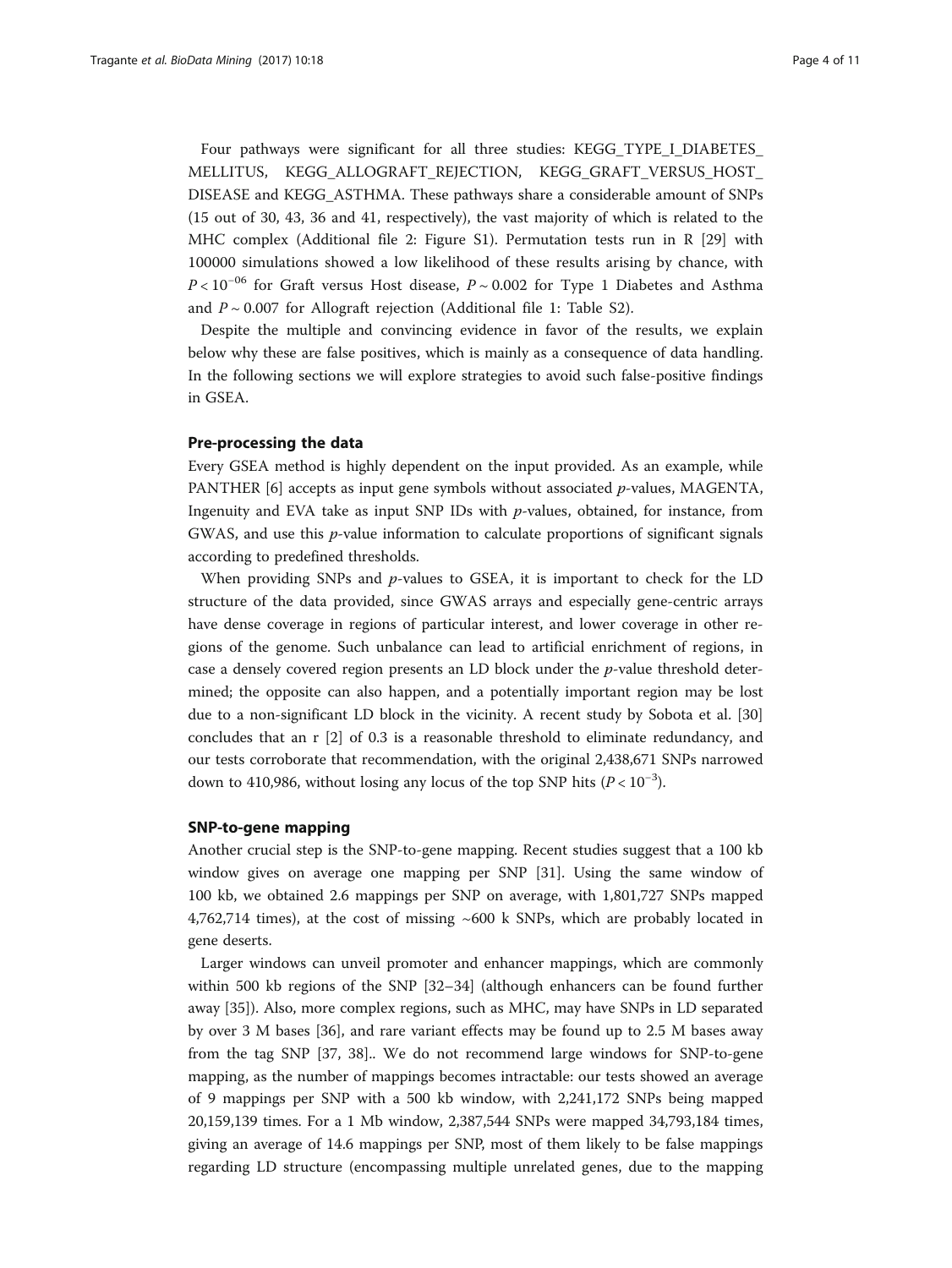based only on distance). Such extensive mapping may lead to overplay of the effects of a single SNP in multiple genes, and if it happens to be a highly significant gene, it could drive the overrepresentation of a whole gene set [[39\]](#page-10-0). These patterns remain even after LD clumping (best proxy method implemented in Plink [[40\]](#page-10-0), independent of  $p$ -value), with 301,509 SNPs mapped 830,835 times (average 2.8 mappings per SNP) for a 100 kb window, and 367,854 SNPs mapped 3,542,909 times (average 9.6 mappings per SNP) using a 500 kb window. A 100 kb window thus seems reasonable to obtain the most manageable ratio of "true" mappings, under an assumption that the nearest genes are most likely the ones affected by a variant (although it is arguably not always the case).

### Gene sets

Efforts to represent collections of gene sets representing biological pathways have been an active research topic for the past 20 years [[9,](#page-9-0) [41, 42\]](#page-10-0). In general terms, each pathway contains a set of genes that contribute to a certain metabolic process or biological function, obtained from a multitude of experiments. Each of these experiments and databases has its own level of confidence, which may lead to spurious results if not taken into account.

To explain this point, we describe an example. MSigdb [\[15](#page-9-0)] has collections of signature databases available that were composed in 2005, including KEGG [[10](#page-9-0)]. The definition for Type I diabetes (T1D) from KEGG at MSigdb contains 44 genes, including 20 HLA genes. While it is striking that so many HLA-related genes play a role in development of T1D at the same time, it is not surprising that inflammatory processes are involved in the pathogenesis of this disease. However, KEGG updated its definition of the T1D disease pathway with the most recent research findings, and it currently consists of 22 genes, only three of which are HLA genes [[43\]](#page-10-0). This new set is arguably more precise, and is likely to lead to different results when used as definition of a GSEA, although MSIGdb has not been updated since. Adriaens et al. [[44\]](#page-10-0) suggest that Reactome should be taken as an initial database for analyses, because of its curation system, which gives more reliable definitons. Other methods, such as Ingenuity [\[8](#page-9-0)], also have curation systems, to improve the confidence on the results.

Recently, Frost et al. [\[45](#page-10-0)] addressed the problem of generality of pathways, i.e., multiple genes in the same region are assigned to a pathway due to the knowledge one of these genes is involved in the process, but there is no certainty which. These researchers used gene expression data to score how significant each gene of a pathway definition actually is, and were able to narrow down pathways to represent more meaningful biological processes. We believe this is a necessary step to help reduce false positive findings in GSEA.

#### Test case: CARDIoGRAM and C4D

In the GWAS field, the high number of false-positive findings of the early studies [[46](#page-10-0)–[48\]](#page-10-0) has led to a very stringent  $p$ -value significance threshold and a mandatory replication step in independent samples [\[49](#page-10-0), [50\]](#page-10-0). We believe that the GWAS protocol should be used to GSEA as well. In order to test our method, we decided to use a well-established meta-analysis on CAD from the CARDIoGRAMplusC4D consortium [\[51](#page-10-0)]. Coronary ARtery DIsease Genome wide Replication and Metaanalysis (CARDIoGRAM) is a consortium of 14 cohorts with multiple recruitment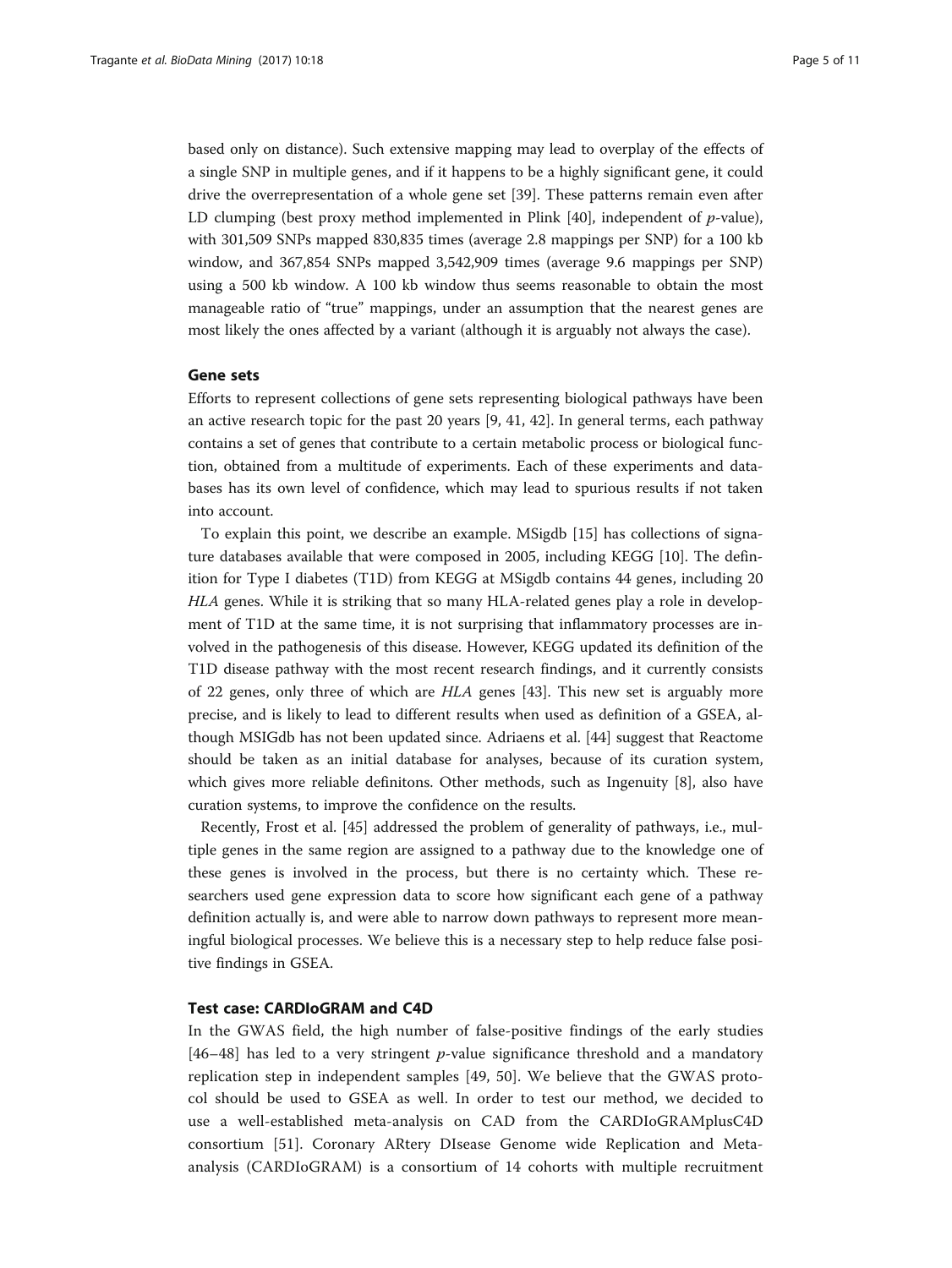criteria, assessing coronary artery disease (CAD) status of over 80,000 individuals of European ancestry. The Coronary Artery Disease Genetics (C4D) is a similar consortium, established to assess CAD status of over 30,000 patients from four different cohorts of European and south Asian ancestry. Results of independent metaanalyses from CARDIoGRAM [\[25](#page-9-0)] and C4D [[26](#page-9-0)] are available online, with GWAS chip and imputed SNPs from CARDIoGRAM  $(\sim 2.5$  M SNPs) but only GWAS chip results from C4D (~500 k SNPs). In order to level both datasets we performed imputation using DISTMIX [[52\]](#page-10-0) on C4D, and after imputation we had most of the same SNPs in both datasets. After 1000Genomes-based clumping of an unrelated phenotype, metabolic burden (methods described in Tragante et al. [[53\]](#page-10-0)) ( $r^2$  > =0.3), both datasets had over 400,000 SNPs for pathway analysis. We used a 100 kb window around each SNP to map them to genes in the vicinity. Finally, we used a combination of MSigdb gene sets C2 (curated gene sets) and C5 (Gene Ontology gene sets), which include REACTOME, KEGG and Gene Ontology terms.

Using the full original CARDIoGRAM as the discovery set (given its bigger sample size), we obtained 224 pathways with  $P < 0.05$ , 69 pathways with  $P < 0.01$  and 13 pathways with  $P < 0.001$ . With C4D for replication, we obtained 21 of the 224 discovery pathways under the  $P < 0.05$  threshold, eight of those with  $P < 0.01$  and two below  $P < 0.001$ . With the clumped datasets, we obtained 250 pathways with  $P < 0.05$ , 68 pathways with  $P < 0.01$  and 15 pathways with  $P < 0.001$ . Replication in C4D reached 20 of 250 discovery pathways with  $P < 0.05$ , nine of those with  $P < 0.01$  and three with  $P < 0.001$ . Moreover, eight pathways are significant for both CARDIoGRAM and C4D, original sets and clumped sets. The main pathway identified is Biocarta's Acute Myocardial Infarct pathway, which is an on-target result. Other pathways are related to lipid and platelet metabolisms, which are also directly related to CAD and MI as risk factors (Additional file [1:](#page-8-0) Table S3). One advantage of the clumped results over the original datasets is the convergence between gene  $p$ -values of both datasets. While for the original datasets 30 out of 56 bona fide genes, (i.e., with genome-wide significant SNPs) have either  $P < 0.05$  or  $P > 0.05$  on both datasets, for the clumped datasets, 38 out of these 56 genes are convergent (Additional file [1:](#page-8-0) Table S4).

# Rerunning the heart failure phenotype with complete preprocessing

Using CHARGE GWAS and imputed data  $(\sim 2.5 \text{ M SNPs})$  as the discovery set (due to the bigger sample size), we identified 54 pathways with  $P < 0.01$ , 3 of these with  $P < 0.001$  (Additional file [1:](#page-8-0) Table S5), which were the same three pathways that were significantly associated after FDR correction  $(q = 0.05)$ .

We used two independent cohorts to validate our findings: GoDARTS ( $\sim$ 240 k exome chip SNPs) and PREVEND (GWAS chip and imputed  $\sim$  2.5 M SNPs). We used the following parameters for discovery and replication: clumped SNP lists with the lead signal from an LD block of  $r^2 > 0.3$ , a 100 kb window for mapping SNPs to genes, and MSigdb gene sets C2 (curated gene sets) and C5 (Gene Ontology gene sets). Replication in PREVEND resulted in 33 pathways with  $P < 0.01$ , 3 of these with  $P < 0.001$ (Additional file [1](#page-8-0): Table S6) and significant after FDR correction  $(q = 0.05)$ . However, there was no overlap between any of these pathways.

We then decided to increase our SNP-to-gene mapping window, to 500 kb, keeping the other parameters the same. We then obtained 74 pathways with  $P < 0.01$ , 19 of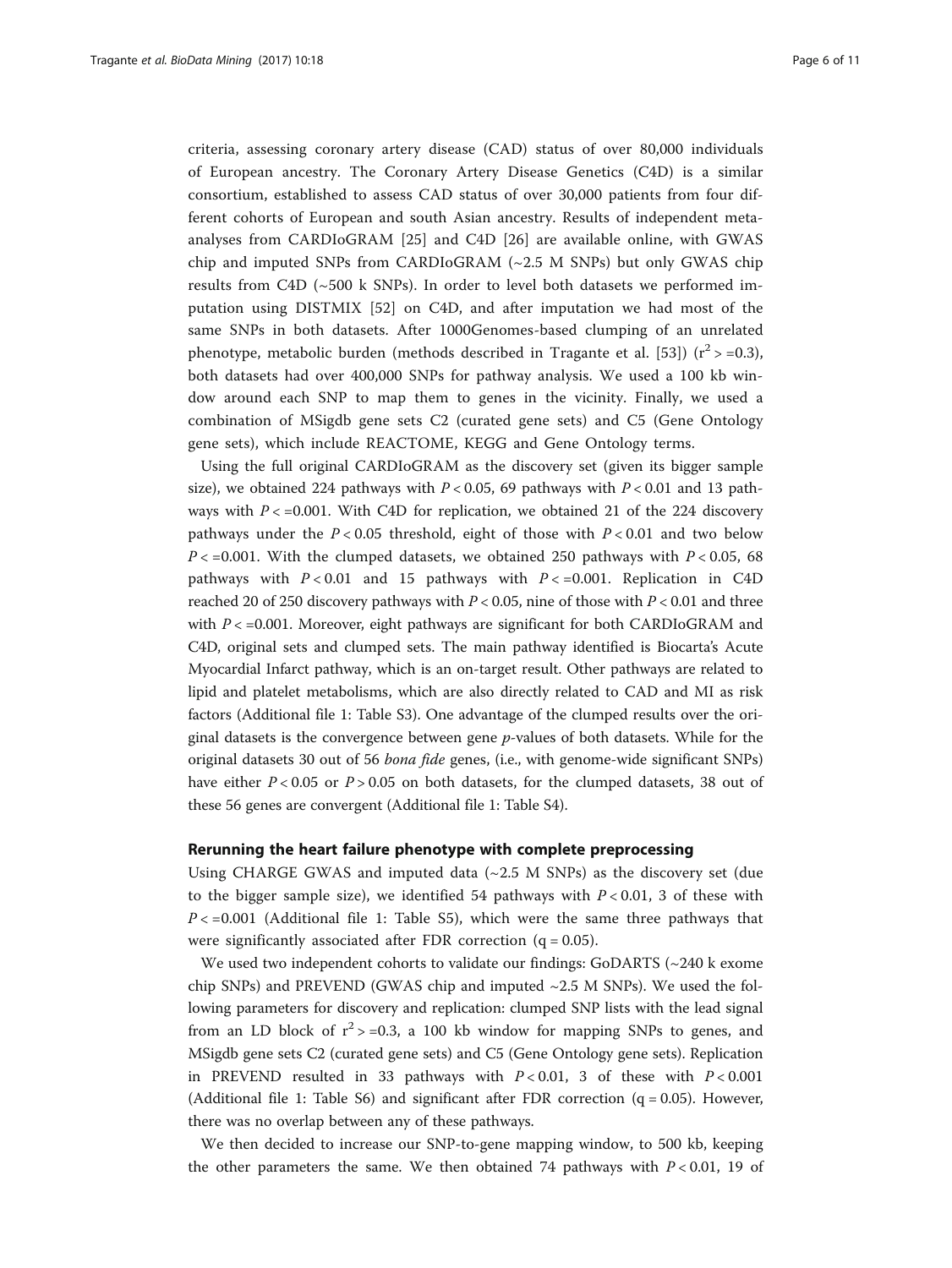those with  $P < 0.001$  (Additional file [1](#page-8-0): Table S7) and significant after FDR correction  $(q = 0.05)$  with the CHARGE dataset, and 57 pathways with  $P < 0.01$ , 10 of those with  $P < 0.001$  (Additional file [1](#page-8-0): Table S8) and significant after FDR correction (q = 0.05). Two pathways overlapped between these two sets of results: NIKOLSKY\_BREAST\_ CANCER\_16P13\_AMPLICON, consisting of 120 genes, and NIKOLSKY\_BREAST CANCER 8Q23 Q24 AMPLICON, consisting of 158 genes. We then investigated how many of these genes have low  $p$ -values for both datasets. Surprisingly, none of the 120 genes of the first pathway were significant in both datasets, and only three out of the 158 genes of the second pathway had a  $P < 0.05$  in the first pathway, which is lower than expected by chance (binomial  $P = 0.03$ ).

The possible advantage of the known SNP-to-gene mapping of the Exome Chip data in their use in GoDARTS is undermined by the fact that there are few SNPs per gene after clumping, leading to imprecise statistics per gene. Therefore, we could not make use of the Exome Chip results.

# Discussion

Gene set enrichment analysis is a strategy to bring insight into biological mechanisms that lead to disease. Experience from years of GWAS analyses has shown that effect sizes of genetic variants identified are small. Grouping these variants into biologically meaningful pathways, such as is done by GSEA, seems to be a potential alternative to gain power and identify true associations. A very detailed setup is necessary, however, to obtain reliable and reproducible results. From our example, we have shown that false-positive results can be found and even replicated without proper data handling. It is important to have welldefined pipelines for quality control, in order to avoid publishing false-positives, reworking and delay of scientific development. We provide in Fig. 1 a diagram of an ideal GSE analysis, with all pre-processing steps we described in the paper.

The approach described proved successful for CAD/MI. Using CARDIoGRAM and C4D, two big consortia that provide detailed meta-analysis results, we were able to

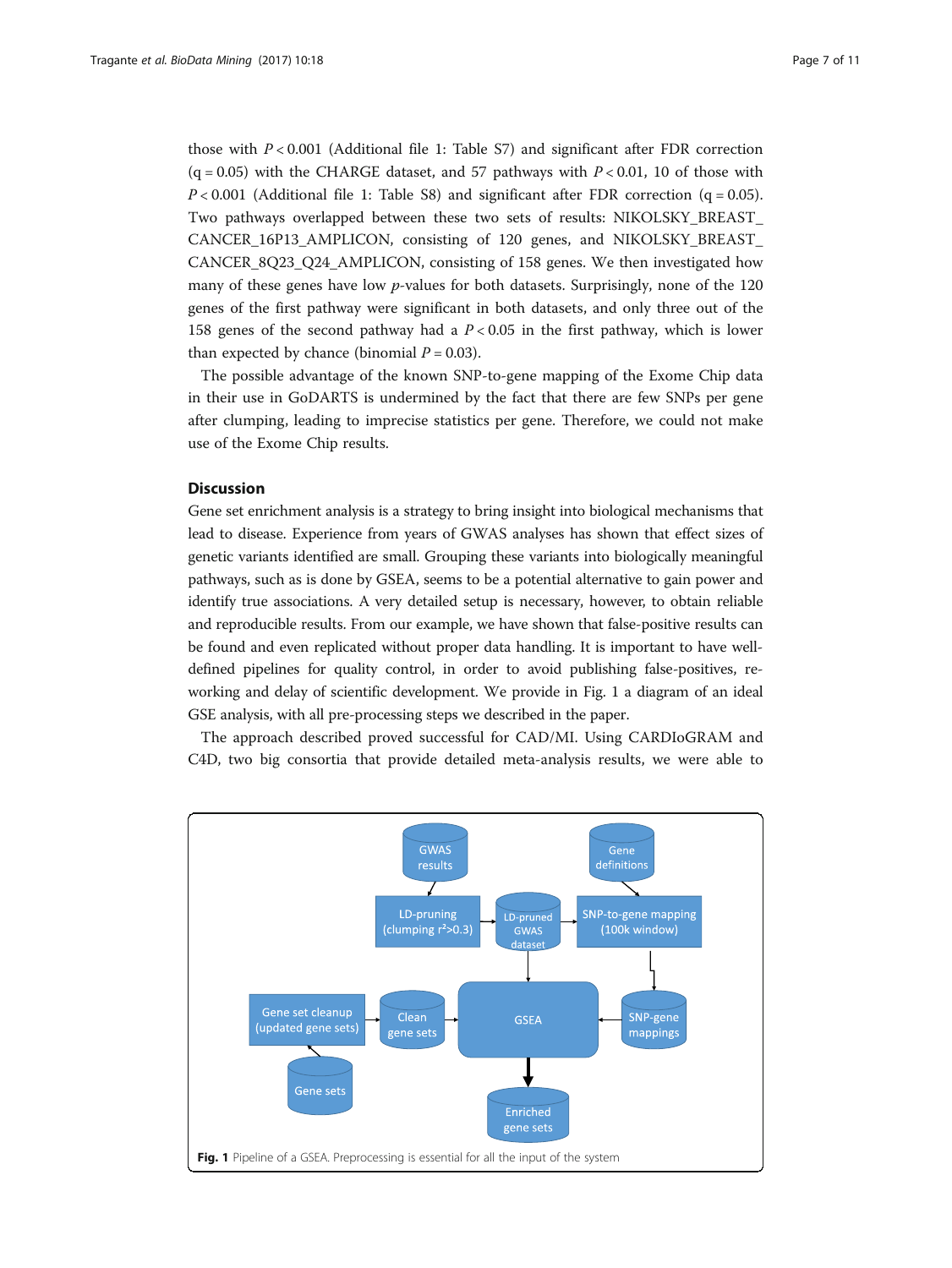identify significant pathways that replicated on both datasets, and results are directly related to the phenotype. It is also worth noting that with the clumping, regions of high coverage of non-significant SNPs are cleaned up, giving a better estimate of the contribution of each gene in the phenotype. We exemplify this effect with the higher convergence rate between CARDIoGRAM and C4D for genes mapped from the genome-wide significant loci of the phenotype (38 out of 56, binomial  $P = 0.01$ ).

Several factors may have played a role in the absence of positive results for the heart failure phenotype after data QC. The phenotype definition is one of them. Given the complexity of the heart failure syndrome with different phenotypes between distinct ethnic cohorts and different etiologies, genome wide association studies on incident HF can be hampered by heterogeneity. For particularly heterogeneous phenotypes such as HF, large sample sizes are necessary to overcome the noise intrinsic to the data. Ideally, a better phenotyping and subsetting of the individuals might lead to a more clear separation of the genotypes, and results would be clearer with the sample sizes of current studies ( $\sim 10^5$  – 10<sup>6</sup> individuals). Of note, a similar GSEA setup in terms of SNP-togene mapping and mapping window size, conducted by Ghosh et al. [\[31](#page-10-0)], in the domain of coronary artery disease (CAD) (a less heterogeneous phenotype), with the aforementioned sample size  $({\sim}10^5 - 10^6$  individuals), succeeded in replicating pathways from Reactome, at a  $P < 0.05$  level. Their results led to new hypotheses on mechanisms of CAD that make biological sense demonstrating that a more homogeneous phenotype can lead to successful GSE analyses.

Furthermore, there is a predominance of immunological and cancer-related pathways among the pathways available in MSigdb, coming from multiple papers on the subcategory C2. Pathways with "cancer" as part of their names correspond to 9.4% of all pathways in this subcategory (446 out of 4725), and the terms "lymphoma", "myeloma" and "blastoma" bring an extra 268 results (5.7%). A more balanced list of reference pathways may help identify biologically relevant processes for traits and diseases in other fields.

The SNP-to-gene mapping requires further improvement. In our tests, a window of 100 kb around the SNP position seems to provide the best ratio of mappings per SNP, in terms of biologically plausible mappings (lower windows would reduce the SNPs mapped up to over half of the input). We note, however, that this is not a final solution; methods that integrate functional assays with LD blocks could help narrow down the number of possible mappings, making the mapping more precise. Furthermore, there is the need to avoid multiple mappings of a single significant SNP to genes, as it could drive the overrepresentation of a whole gene set [\[39\]](#page-10-0). This mistake has led to retraction of a manuscript, since the main result had been inflated by the same SNP being mapped to eight genes in the same GO term [[54](#page-10-0)]. This is a hypothesis to be investigated in the future, by making use of the current deluge of data being produced for functional analysis, such as ChIP-seq, RNA-seq, 4C-seq and eQTLs to provide a precise SNP-to-gene mapping and limit noise. Moreover, new computational methods that estimate the uncertainty of the potential causal, nearby gene(s) into the enrichment analysis could be very useful for appropriate significance assessment.

#### Conclusions

We believe that GSEA is particularly interesting, for example, in domains with high heritability and low penetrance, such as glucose levels, since multiple mechanisms may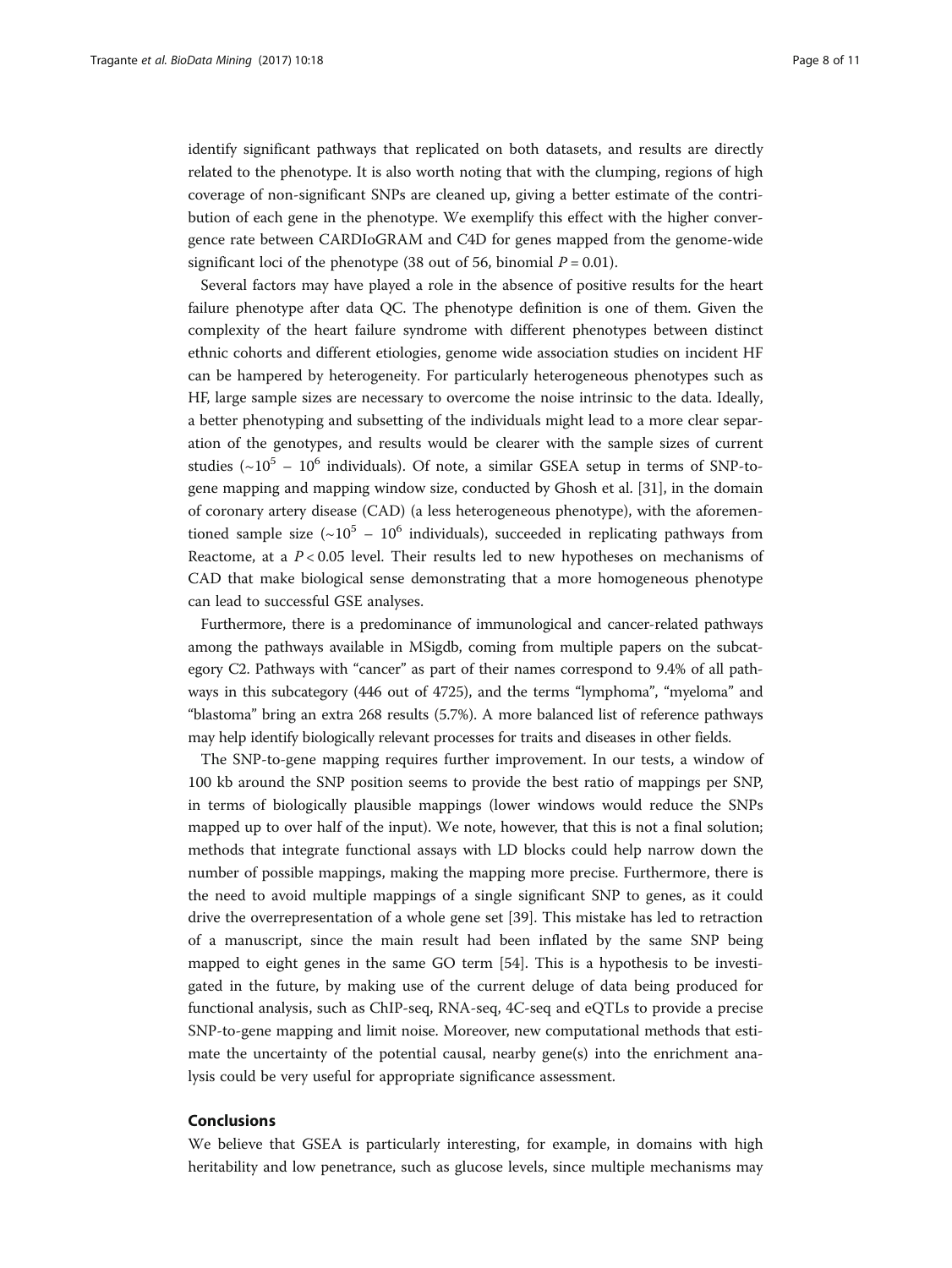<span id="page-8-0"></span>be influencing the outcome. It may also be useful for phenotypes in which the known genetic variants explain a low percentage of the phenotypic variance so far, such as blood pressure, because the individual effect of the SNPs associated is small, and grouping small effect SNPs can help in finding novel pathways. GSEA may also help identify cross-ethnic analyses, since different functional SNPs from the same gene without consistent effect across different populations may aggregate at the pathway level, making pathways more likely to replicate than individual SNPs.

GSEA methods have been gaining momentum as part of the GWAS discovery pipeline, and we believe that, with the appropriate setup and configuration, they will help elucidate biological mechanisms underlying phenotypes and diseases.

#### Additional files

[Additional file 1: Table S2.](dx.doi.org/10.1186/s13040-017-0137-5) Supplementary file. Supporting information and analyses results. (XLSX 45 kb) [Additional file 2: Figure S1.](dx.doi.org/10.1186/s13040-017-0137-5) Overlapping genes among significant pathways for hearf failure before data processing. (PDF 145 kb)

#### Abbreviations

4C-seq: Circularized chromosome conformation capture sequencing; C4D: The Coronary Artery Disease consortium; CAD: Coronary artery disease; CARDIoGRAM: Coronary Artery DIsease Genome wide Replication and Meta-analysis; CHARGE: Cohorts for Heart and Aging Research in Genomic Epidemiology; ChIP-seq: chromatin immunoprecipitation sequencing; eQTL: Expression quantitative trait locis; GO: Gene ontology; GoDARTS: Genetics of Diabetes and Audit Research Tayside Study; GSEA: Gene set enrichment analysis; GWAS: Genome wide association study; HF: Heart failure; HLA: Human leukocyte antigen; KEGG: Kyoto Encyclopedia of Genes and Genomes; LD: Linkage disequilibrium; MAGENTA: Meta-Analysis Gene-set Enrichment of variant Associations; MHC: Major histocompatibility complex; MI: Myocardial infarction; MSigDB: Molecular Signatures Database; PANTHER: Protein Analysis Through Evolutionary Relationships; PREVEND: Prevention of Renal and Vascular Endstage Disease; RNA-seq: RNA sequencing (also known as whole transcriptome shotgun sequencing); SNP: Single nucleotide polymorphism

#### Acknowledgements

The authors acknowledge the department of Cardiology from UMC Utrecht for the support.

#### Funding

This work was supported by NIH R01 LM010098. Folkert W. Asselbergs is supported by a Dekker scholarship-Junior Staff Member 2014T001 – Netherlands Heart Foundation, UCL Hospitals NIHR Biomedical Research Centre, and by a clinical fellowship from the Netherlands Organization for Health Research (ZonMw grant 90700342). The research leading to these results has received funding from the European Union Seventh Framework Programme FP7/20072013 under grant agreement n° HEALTHF22013601456 (CVgenesattarget).

#### Availability of data and materials

Please contact author for data requests.

#### Authors' contributions

VT conducted preprocessing of the data and enrichment analysis. JMIHG interpreted clinically results. Manuscript written by VT and JMIHG, with suggestions, corrections and reviews by JFF, RSV, NLS, BFV, CP, PvdH, JHM and FWA. JFF, RSV, NLS, CP and PvdH contributed with summary-level cohort data. All authors read and approved the final manuscript.

#### Competing interests

The authors declare that they have no competing interests.

# Consent for publication

Not applicable.

#### Ethics approval and consent to participate

All data used in this project has been collected by third parties and been approved by each own Ethics committee.

#### Publisher's Note

Springer Nature remains neutral with regard to jurisdictional claims in published maps and institutional affiliations.

#### Author details

<sup>1</sup>Department of Cardiology, Division Heart & Lungs, University Medical Center Utrecht, Heidelberglaan 100, 3584 CX Utrecht, The Netherlands. <sup>2</sup>Department of Epidemiology, Erasmus MC, University Medical Center Rotterdam,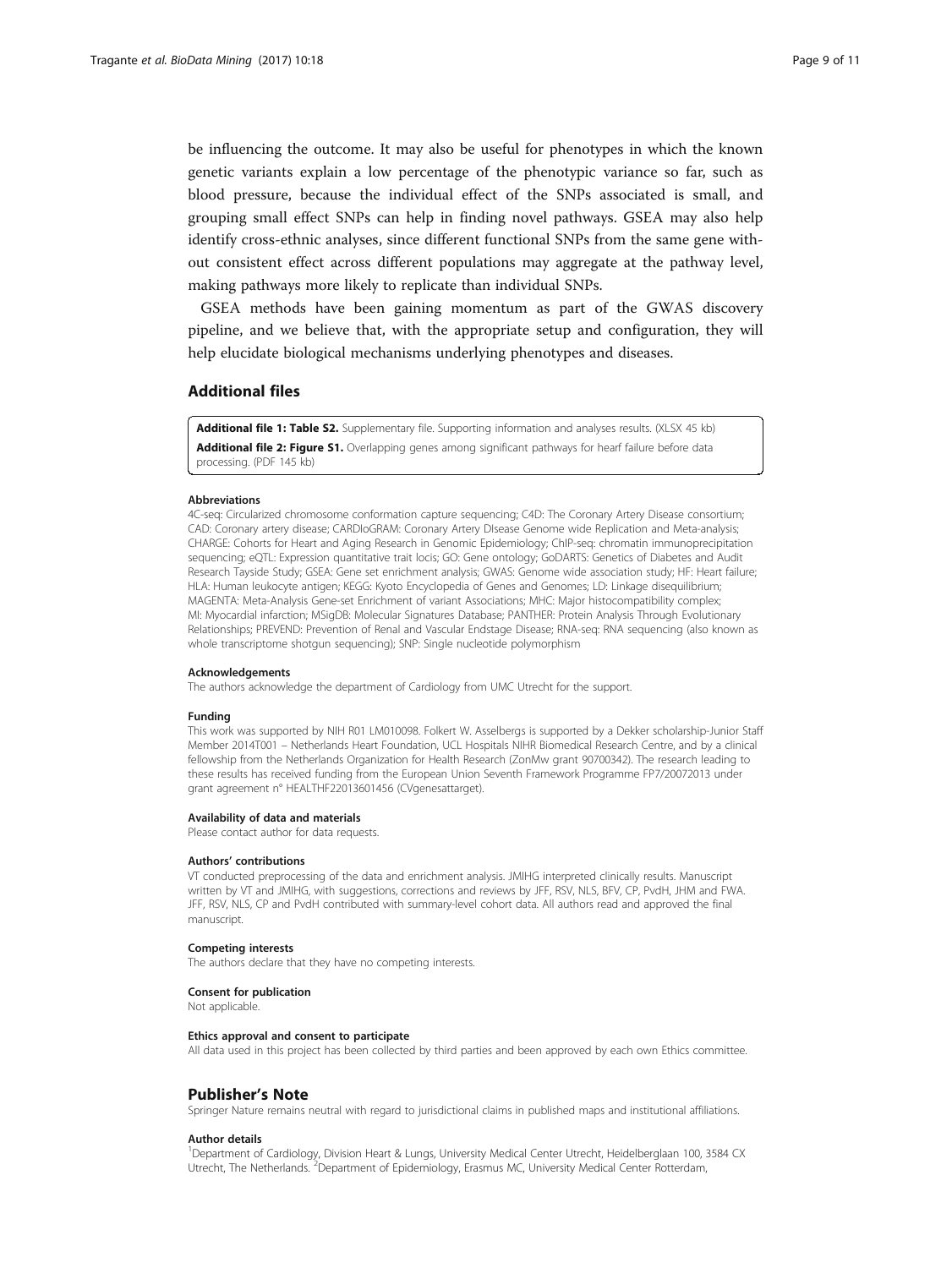<span id="page-9-0"></span>Rotterdam, The Netherlands. <sup>3</sup>Departments of Medicine and Preventive Medicine, Boston University School of Medicine, Boston, MA, USA. <sup>4</sup>Department of Epidemiology, University of Washington, Seattle, WA, USA. <sup>5</sup>Department of Systems Pharmacology and Translational Therapeutics, Perelman School of Medicine, University of Pennsylvania, Philadelphia, PA, USA. <sup>6</sup>Department of Genetics, Perelman School of Medicine, University of Pennsylvania, Philadelphia, PA, USA. <sup>7</sup>Institute for Translational Medicine and Therapeutics, Perelman School of Medicine, University of Pennsylvania, Philadelphia, PA, USA. <sup>8</sup>Population Pharmacogenetics Group, University of Dundee, Dundee, UK.<br><sup>9</sup>Department of Cardiology, University Medical Center Gropingen, University of Gropingen, Gropingen, The <sup>9</sup>Department of Cardiology, University Medical Center Groningen, University of Groningen, Groningen, The Netherlands. 10Department of Biostatistics and Epidemiology, Institute for Biomedical Informatics, Perelman School of Medicine, University of Pennsylvania, Philadelphia, PA, USA. <sup>11</sup>Durrer Center for Cardiovascular Research, ICIN-Netherlands Heart Institute, Utrecht, The Netherlands. <sup>12</sup>Institute of Cardiovascular Science, Faculty of Population Health Sciences, University College London, London, UK. 13Farr Institute of Health Informatics Research and Institute of Health Informatics, University College London, London, UK.

#### Received: 6 December 2016 Accepted: 9 May 2017 Published online: 26 May 2017

#### References

- 1. Shi J, Walker MG. Gene set enrichment analysis (GSEA) for interpreting gene expression profiles. Curr Bioinforma. 2007;2:133–7.
- 2. Subramanian A, Kuehn H, Gould J, Tamayo P, Mesirov JP. GSEA-P: a desktop application for gene Set enrichment analysis. Bioinformatics. 2007;23:3251–3.
- 3. Subramanian A, et al. Gene set enrichment analysis: a knowledge-based approach for interpreting genome-wide expression profiles. Proc Natl Acad Sci. 2005;102:15545–50. doi:[10.1073/pnas.0506580102.](http://dx.doi.org/10.1073/pnas.0506580102)
- 4. Nikitin A, Egorov S, Daraselia N, Mazo I. Pathway studio—the analysis and navigation of molecular networks. Bioinformatics. 2003;19:2155–7.
- 5. Segrè AV, et al. Common inherited variation in mitochondrial genes is not enriched for associations with type 2 diabetes or related glycemic traits. PLoS Genet. 2010;6:e1001058.
- 6. Mi H, Muruganujan A, Casagrande JT, Thomas PD. Large-scale gene function analysis with the PANTHER classification system. Nat Protoc. 2013;8:1551–66.
- 7. Reif DM, Dudek SM, Shaffer CM, Wang J, Moore JH. Exploratory Visual Analysis of Pharmacogenomic Results. Pacific Symposium on Biocomputing. 2005;10:296-307.
- 8. Krämer A, Green J, Pollard J, Tugendreich S. Causal Analysis Approaches in Ingenuity Pathway Analysis (IPA). Bioinformatics. 2014;30(4):523–30.
- 9. Ashburner M, et al. Gene ontology: tool for the unification of biology. Nat Genet. 2000;25:25–9.
- 10. Kanehisa M, Goto S. KEGG: kyoto encyclopedia of genes and genomes. Nucleic Acids Res. 2000;28:27–30.
- 11. Kanehisa M, Goto S, Sato Y, Furumichi M, Tanabe M. KEGG for integration and interpretation of large-scale molecular data sets. Nucleic acids research. 2012;40:D109-D114.
- 12. Joshi-Tope G, et al. Reactome: a knowledgebase of biological pathways. Nucleic Acids Res. 2005;33:D428–32.
- 13. Croft D, et al. The reactome pathway knowledgebase. Nucleic Acids Res. 2014;42:D472–7.
- 14. Nishimura D. BioCarta. Biotech Softw Int Rep. 2001;2:117–20.
- 15. Liberzon A, et al. Molecular signatures database (MSigDB) 3.0. Bioinformatics. 2011;27:1739–40.
- 16. Mosterd A, Hoes AW. Clinical epidemiology of heart failure. Heart. 2007;93:1137–46.
- 17. Yancy CW, et al. 2013 ACCF/AHA guideline for the management of heart failure: a report of the american college of cardiology foundation/american heart association task force on practice guidelines. J Am Coll Cardiol. 2013;62:e147–239.
- 18. Lee DS, et al. Association of parental heart failure with risk of heart failure in offspring. N Engl J Med. 2006;355:138–47.
- 19. Arbustini E, et al. The MOGE (S) classification for a phenotype–genotype nomenclature of cardiomyopathy: endorsed by the World Heart Federation. J Am Coll Cardiol. 2013;62:2046–72.
- 20. Smith NL, et al. Association of genome-wide variation with the risk of incident heart failure in adults of european and african ancestry: a prospective meta-analysis from the cohorts for heart and aging research in genomic epidemiology (CHARGE) consortium. Circ Cardiovasc Genet. 2010;3:256–66. doi[:10.1161/](http://dx.doi.org/10.1161/circgenetics.109.895763) [circgenetics.109.895763](http://dx.doi.org/10.1161/circgenetics.109.895763).
- 21. Elbers CC, et al. Using genome-wide pathway analysis to unravel the etiology of complex diseases. Genet Epidemiol. 2009;33:419–31.
- 22. Pinto-Sietsma SJ, et al. Urinary albumin excretion is associated with renal functional abnormalities in a nondiabetic population. J Am Soc Nephrol. 2000;11:1882–8.
- 23. Hillege HL, et al. Urinary albumin excretion predicts cardiovascular and noncardiovascular mortality in general population. Circulation. 2002;106:1777–82.
- 24. Doney AS, et al. The FTO gene is associated with an atherogenic lipid profile and myocardial infarction in patients with type 2 diabetes a genetics of diabetes audit and research study in tayside scotland (Go-DARTS) study. Circ Cardiovasc Genet. 2009;2:255–9.
- 25. Preuss M, et al. Design of the coronary ARtery DIsease genome-wide replication and meta-analysis (CARDIoGRAM) study a genome-wide association meta-analysis involving more than 22 000 cases and 60 000 controls. Circ Cardiovasc Genet. 2010;3:475–83.
- 26. Coronary Artery Disease Genetics Consortium. A genome-wide association study in europeans and south asians identifies five new loci for coronary artery disease. Nat Genet. 2011;43:339–44.
- 27. Quinlan AR, Hall IM. BEDTools: a flexible suite of utilities for comparing genomic features. Bioinformatics. 2010;26:841–2. doi:[10.1093/bioinformatics/btq033](http://dx.doi.org/10.1093/bioinformatics/btq033).
- 28. Karolchik, D., Hinrichs, A. S. & Kent, W. J. The UCSC Genome Browser. Current protocols in bioinformatics/editoral board, Andreas D. Baxevanis … [et al.] Chapter 1, Unit1 4, doi:[10.1002/0471250953.bi0104s40](http://dx.doi.org/10.1002/0471250953.bi0104s40) (2012).